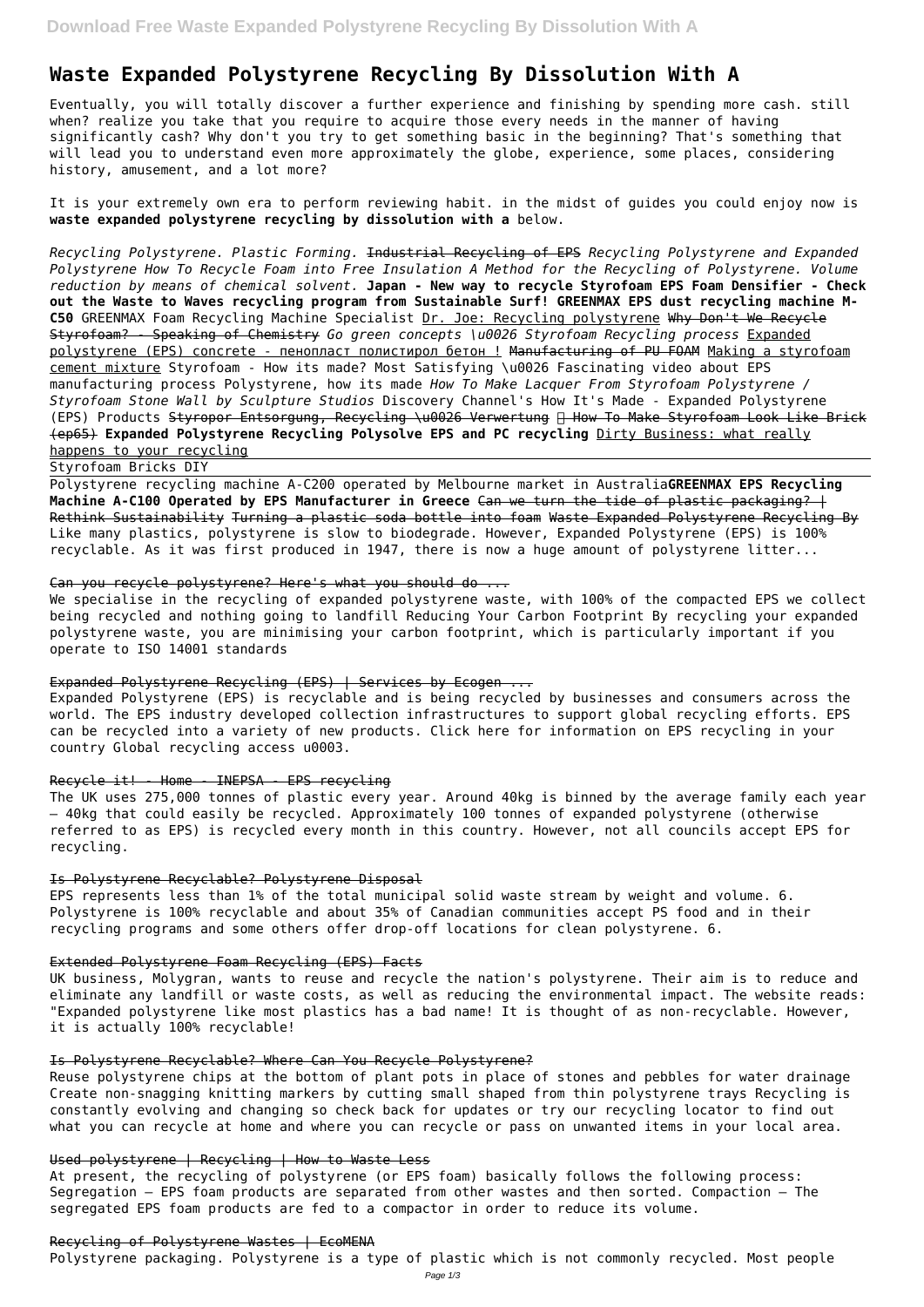readily recognise expanded polystyrene which is sometimes used for take-away food containers and to package white goods like microwaves. Expanded polystyrene should be placed in the waste bin. Polystyrene is also sometimes used for other food packaging like multi-pack yoghurts.

#### Polystyrene packaging | Recycle Now

Expanded Polystyrene (EPS) is great for protecting the products you need to run your business, but it can take up valuable storage and waste disposal space. It takes up valuable landfill space, too. With Waste Management's EPS recycling solutions, separating out your polystyrene will save on disposal costs and free up space for your business – and NZ's landfills.

#### Polystyrene Recycling - Waste Management

Lifespan: Polystyrene can last for more than 500 years inside a landfill. With more than 30% of the waste in places like this estimated to be polystyrene, the long life and increasing use of polystyrene could be disastrous without recycling. Convenient & Cost-Effective: Getting your polystyrene to recycling centers doesn't have to be a pain. Here at Plastic Expert, our dedicated team works extremely hard to work around our clients, providing cost-effective services at a time convenient to you.

Polysterene (no recycling logo) (P) en-120x180.jpg Expanded polystyrene is a material that is not commonly recycled, although a few councils may accept it at household waste recycling centres. We recommend checking with your local council to see if they are able to offer a recycling service for polystyrene. What to do with...

#### Polystyrene Recycling | Plastic Recycling | Platic Expert

Recycling Expanded Polystyrene (EPS) is 100% recyclable and thousands of tonnes of polystyrene are recycled every year in the UK and turned into items like beach huts, picnic benches and picture frames.

#### Recycling - Styropack

Reprocessing. The collected EPS is fed into a granulation machine. The granulated material is then fed to a hopper where it is stored before being compressed into continuous lengths. This compressed material is broken into lengths suitable for palletisation.

#### EPS Recycling - Expanded Polystyrene Australia

# POLYSTYRENE | Wales Recycles

On your scheduled collection day, our recycling operatives will collect your polystyrene waste and take it to our recycling facility. Compaction Next, using a baling machine, by compacting the material we remove the air from the polystyrene, reducing the material's size to approximately a 40th of its original form.

#### Polystyrene Recycling Cheltenham | Printwaste

In 2011, less than 10 per cent of expanded polystyrene (EPS) was recycled, being one of the most poorly recycled plastics in NSW. It is estimated that 12,000 tonnes of EPS is disposed of to landfill each year, taking up 240,000 cubic metres of landfill space. Grants for EPS recycling infrastructure

## expanded-polystyrene

Most Councils accept rigid polystyrene containers (for example yoghurt tubs) in kerbside recycling bins, however, polystyrene foam is very rarely accepted for recycling. Some companies specialise in recycling expanded polystyrene – contact your local council to find out if there are any such companies in your area.

## Polystyrene Recycling - SUEZ Australia & New Zealand

These can be taken to Barrowell Green Recycling Centre. We have teamed up with TRAID, Clearabee and Barnet Furniture Centre, so that residents can contact them for free doorstep collections of...

#### What goes in your bins  $\cdot$  Enfield Council

Polystyrene recycling About 45,000\* tonnes of expanded polystyrene (EPS) is produced in Australia each year. Much of this EPS is in long-term use (such as waffle pods used in housing construction and

engineering/manufacturing components). However, about 40% (or 18,000 tonnes p.a) is in single-use or short term packaging that can be recycled.

#### Polystyrene recycling - Metropolitan Waste and Resource ...

Dispose of Expanded Polystyrene in Bulk Expanded Polystyrene (EPS) is extremely useful for packaging in many industries including fresh fish, meat, consumer goods and technology. It can take hundreds of years for expanded polystyrene to biodegrade, but EPS can be compacted and recycled in a Mil-tek EPS compactor.

Reducing the amount of solid wastes in landfills is one of the main targets in nowadays wastes treatment. To this direction, there is a great need in finding of smart recycling techniques which should, as is possible, to be environmentally friendly. The intention of this book is to present some recent methods for the recycling of several materials, including plastics and wood, as well as to show the importance of composting of polymers. It targets professionals, recycling companies, researchers, academics and graduate students in the fields of waste management and polymer recycling in addition to